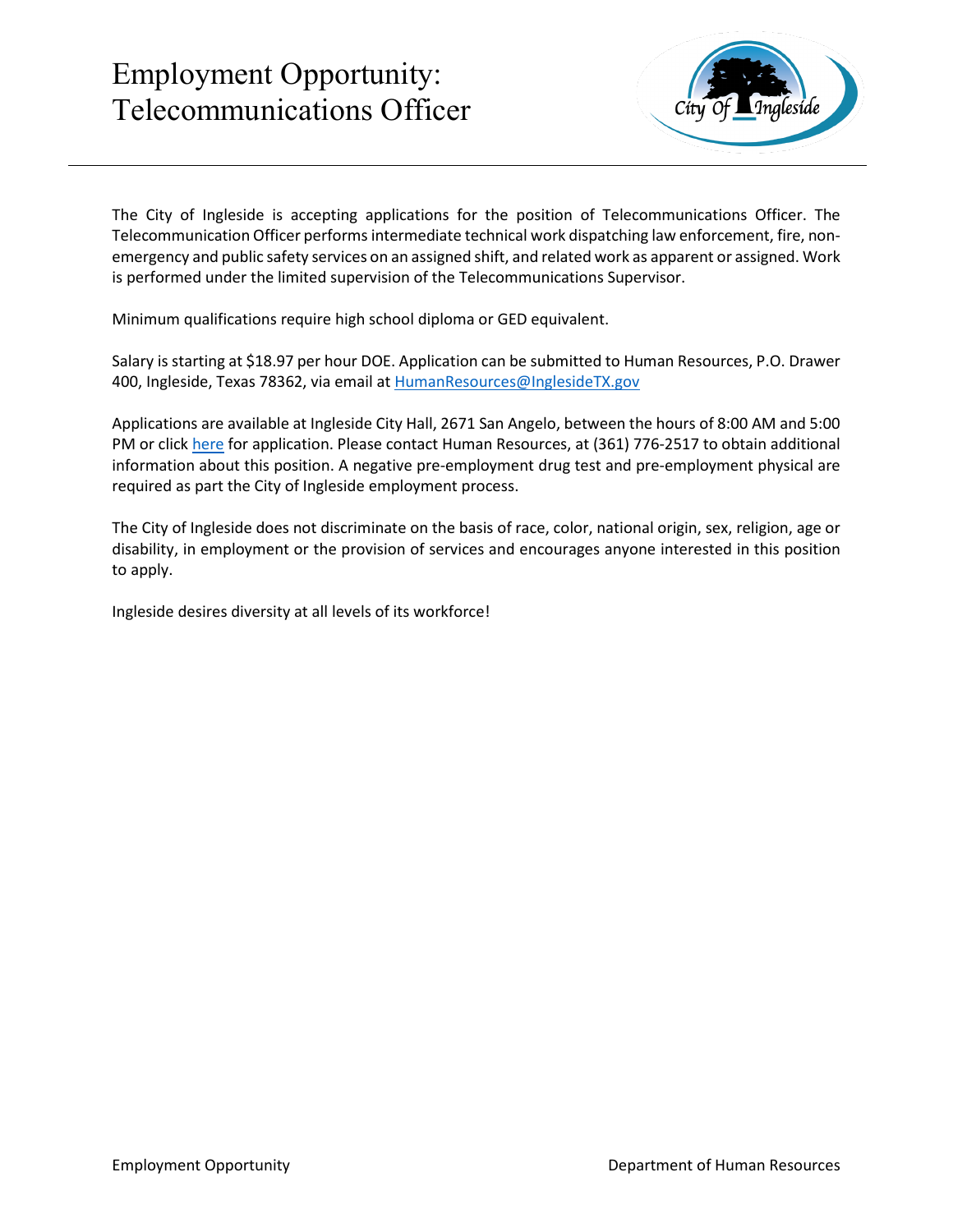

## **CITY OF INGLESIDE JOB DESCRIPTION**

### **Telecommunications Officer**

**Department:** Police **FLSA Status:** Non-Exempt **Effective Date:** 02/24/2020 **Pay Grade:** 6

#### **POSITION SUMMARY**

Performs intermediate technical work dispatching law enforcement, fire, non-emergency and public safety services on an assigned shift, and related work as apparent or assigned. Work is performed under the limited supervision of the Telecommunication Supervisor.

#### **QUALIFICATION REQUIREMENTS**

*To perform this job successfully, an individual must be able to perform each essential function satisfactorily. The requirements listed below are representative of the knowledge, skill and/or ability required. Reasonable accommodations may be made to enable an individual with disabilities to perform the essential functions.*

#### **ESSENTIAL DUTIES AND RESPONSIBILITIES**

- Operates emergency communication system; answers all emergency calls; receives complaints and requests for service; obtains necessary information and dispatches appropriate personnel and/or advises callers of proper contact for assistance or information.
- Receives requests and supplies information regarding warrants; sends and receives messages regarding vehicle registrations, driver's license information, etc.
- Sends radio transmissions to officers and other agencies to obtain officer and community assistance; maintains radio contact with dispatched personnel; provides pre-arrival and postdispatch instructions.
- Transmits and receives information via Texas Crime Information Center (TCIC) and National Crime Information Center (NCIC) networks on a computer terminal; verifies and enters warrants, citations, trespass warnings into system for officers and the courts.
- Maintains and enters reports into records management system; processes incoming and outgoing criminal papers; records details of calls for service.
- Provides customer service to department visitors; receives and responds to requests for information.
- Receives, receipts, and maintains records for various fees; performs daily procedures for money drawer count for charge of reports and accounts for money in receipt book.
- Complete assigned health and safety courses to create a safe work environment

#### **SUPERVISION RECEIVED AND EXERCISED**

- Limited supervision
- Under the direction of the Telecommunications Supervisor.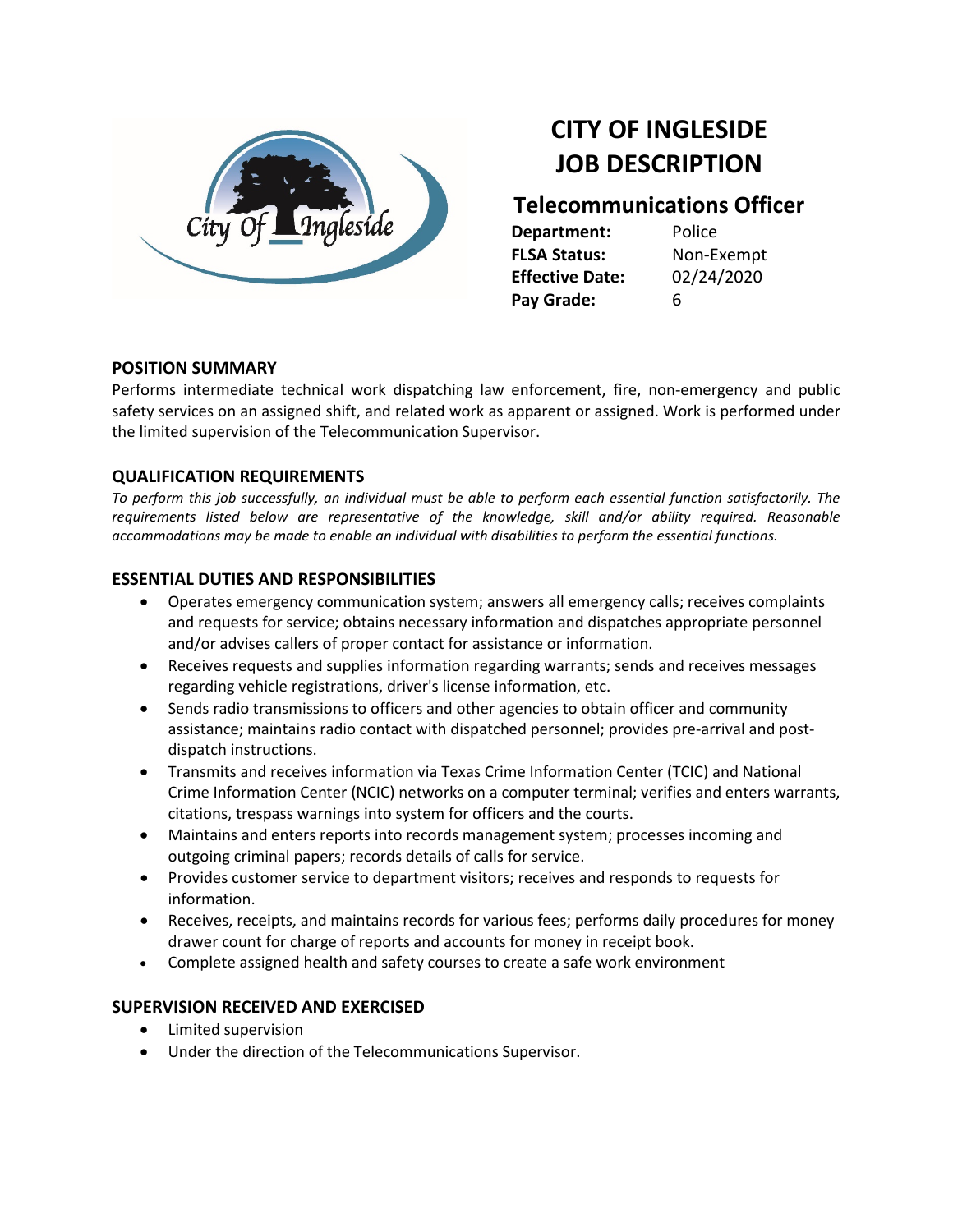#### **EDUCATION AND EXPERIENCE REQUIREMENTS**

*Any combination of education and experience that would likely provide the required knowledge and abilities is qualifying. A typical way to obtain the knowledge and abilities would be:*

**Education** *–* High School / GED

#### **Experience** –

**License or Certificate** –Must meet and maintain all department, State and Federal training and education requirements for position

Valid driver's license in the State of Texas

**Special Requirements -** Obtain Texas commission on Law Enforcement (TCOLE) Basic Telecommunications certification within six months.

#### **KNOWLEDGE, SKILLS, AND ABILITIES REQUIRED**

- Thorough knowledge of the geography of the City and location of important buildings
- General knowledge of the methods of operating the communications system
- General knowledge of radio and teletype procedures
- Some knowledge of police methods, practices, and procedures
- Ability to speak distinctly
- Ability to deal with the public under trying conditions
- Ability to operate communication consoles
- Ability to acquire and relay information accurately
- Ability to prepare and maintain accurate detailed records
- Ability to type at a reasonable rate of speed
- Ability to multi-task
- Ability to establish and maintain effective working relationships with associates, legal representatives, local and public safety officials, and the public.

#### **PHYSICAL DEMANDS**

*The physical demands herein are representative of those that must be met by an employee to successfully perform the essential functions of this job. Reasonable accommodations may be made to enable individuals with disabilities to perform these essential job functions.*

- This work requires the frequent exertion of up to 10 pounds of force and occasional exertion of up to 25 pounds of force
- work regularly requires sitting, speaking, or hearing and using hands to finger, handle or feel, frequently requires walking and repetitive motions, and occasionally requires standing, stooping, kneeling, crouching or crawling, reaching with hands and arms and pushing or pulling
- work has standard vision requirements
- vocal communication is required for expressing or exchanging ideas by means of the spoken word and conveying detailed or important instructions to others accurately, loudly, or quickly
- hearing is required to perceive information at normal spoken word levels and to receive detailed information through oral communications and/or to make fine distinctions in sound

| Weight                   | $10-25$ lbs. |
|--------------------------|--------------|
| <b>Environment</b>       | Mod. noisy   |
| <b>Physical Activity</b> | Moderate     |

Admin. Memos, letters, and reports

**Required Education** High School / GED **Required Experience** None **Combination OK? Yes**